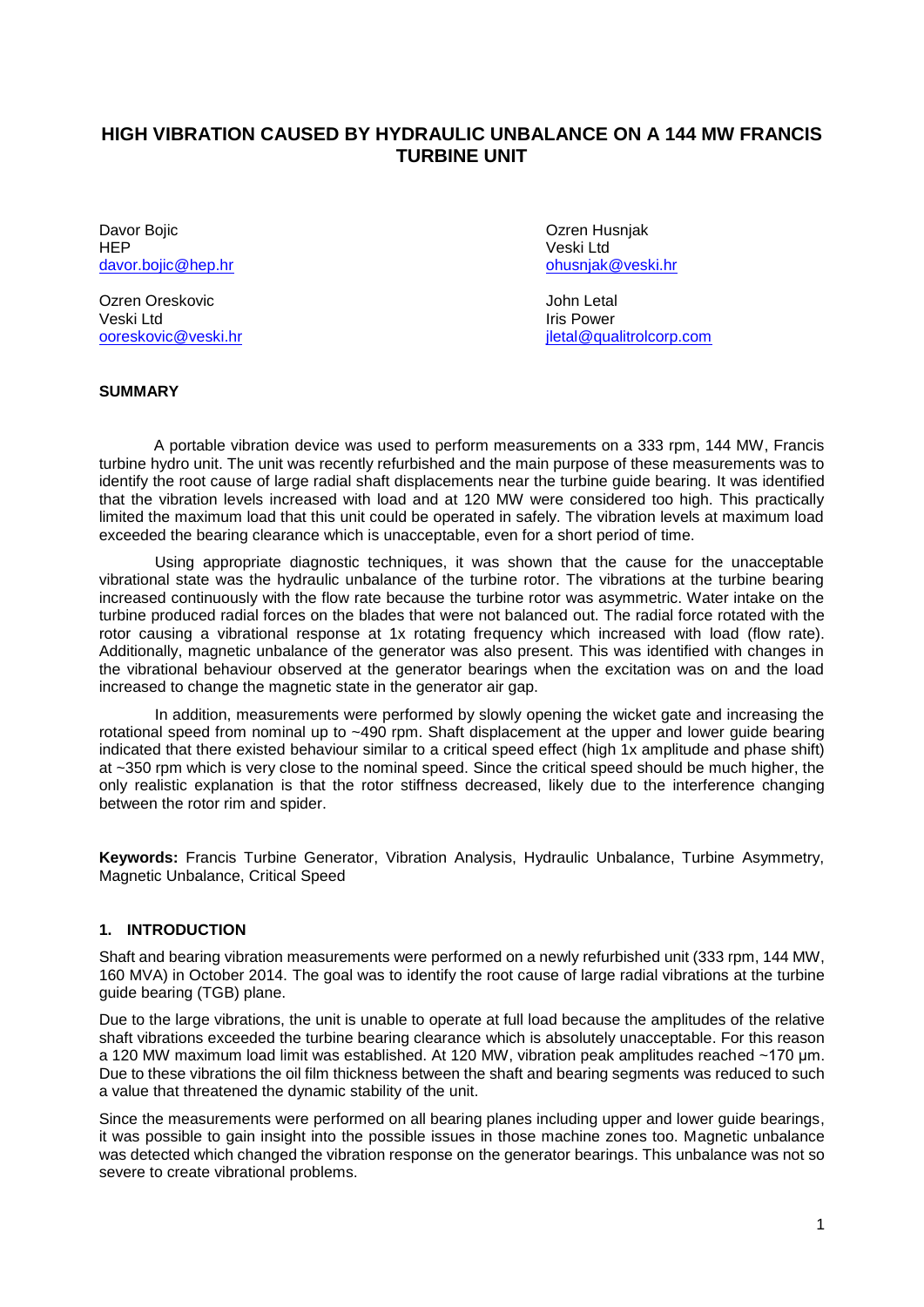For comparison, the vibration response of another unit of the same design (inside the same power plant) was much lower. This was another indication that there was no design related issue but that this is an issue, particularly at the turbine guide bearing.

# **2. MEASUREMENT LAYOUT**

Vibration measurements were performed using CoDIS PMU<sup>1</sup>, 16 channel portable vibration measurement instrument, and measurement and analysis software, CoDiS-PDS<sup>2</sup> . The displacement sensors (3.33 V/mm) and accelerometers (500 mV/g) were used along with a phase reference/once per turn signal, also used for RPM measurements. Four sensors (2 displacement sensors + 2 accelerometers) were used on each bearing plane. Two sensors of the same type were placed radially at a 90° angle from each other.

- Upper Guide Bearing (UGB): 2 relative vibration sensors were taken from the existing monitoring system due to the shaft inaccessibility in the UGB zone; 2 absolute vibration sensors were placed on the bearing housing
- Lower Guide Bearing (LGB): 2 relative vibration sensors were placed underneath the bearing housing; 2 absolute vibration sensors were placed on the bearing housing
- Turbine Guide Bearing (TGB): 2 relative vibration sensors; 2 absolute vibration sensors were placed on the bearing housing

Axial vibrations positioned on<br>armbeam **UGB** CoDiS PMU - portable instrun LGB Water  $\phi$ inlet Phase reference .<br>Axial vdisplacement **KETTE**  $\mathsf{x}$ Д ₫ Ì **TGB TOP VIEW** 

Schematic overview of the measurement positions is shown in Figure 1.



Only one bearing plane measurement positions are shown on Figure 1 (left), but the layout was the same for all measurement planes.

During the measurements – the following operating regimes were covered:

- 1. run-up to nominal speed followed by automatic excitation (field flash)
- 2. excitation turned off and rotation on nominal rotational speed in mechanical rotation (free run) for about 10 minutes
- 3. excitation turned on and rotation without load for about 10 minutes

 $\overline{a}$ 

4. synchronization and load increase to 25 MW; rotation for about 10 minutes

 $1$  CoDiS – Computerized Diagnostic System – Portable Measurement Unit, produced by Veski Ltd

<sup>2</sup> CoDiS – Computerized Diagnostic System – Portable Diagnostic System, produced by Veski Ltd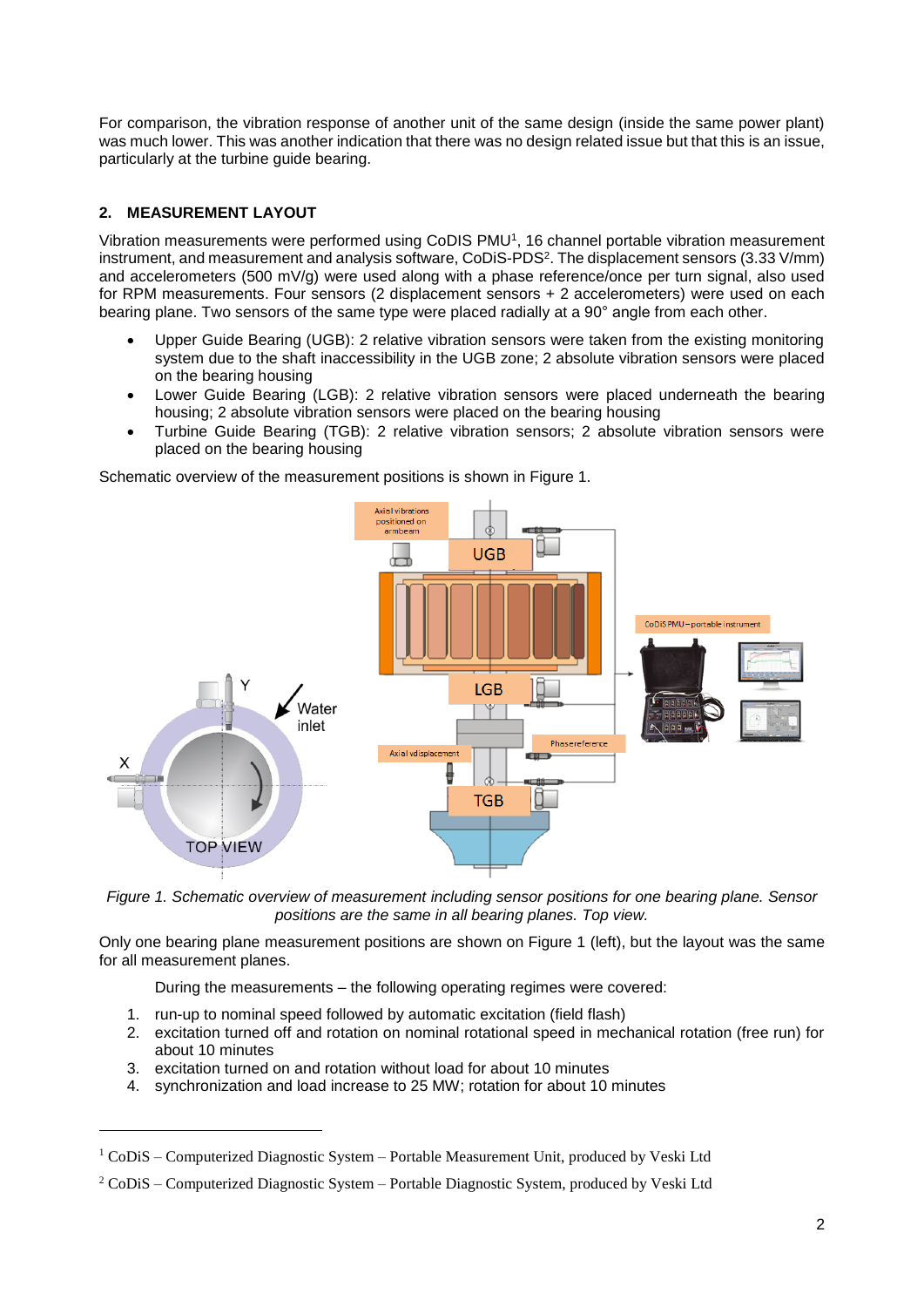- 5. load increase to 50 MW; rotation for about 10 minutes
- 6. load increase to 75 MW; rotation for about 10 minutes
- 7. load increase to 100 MW; rotation for about 10 minutes
- 8. load increase to 120 MW; rotation for about 10 minutes
- 9. load increase to 144 MW; rotation for about 10 minutes
- 10. load decrease to 120 MW; rotation for about 5.5 hours on constant load (120 MW)
- 11. load decrease and excitation turned off;
- 12. overspeed to 485 rpm and free run-down (without braking)

For each sensor all relevant values were calculated (including effective values, order analysis, Non (1x + 2x + 3x) (Rest) value) which were trended for the duration of the experiment. Additionally, for each relevant operating regime, raw waveform signals were recorded thus enabling additional analyses.

### **3. RESULTS**

## **3.1. OVERALL**

The overall vibration parameters Smax (maximum shaft displacement per bearing plane) and Vrms (effective (RMS) vibrational velocity) are shown in Figure 2 along with rotational speed.

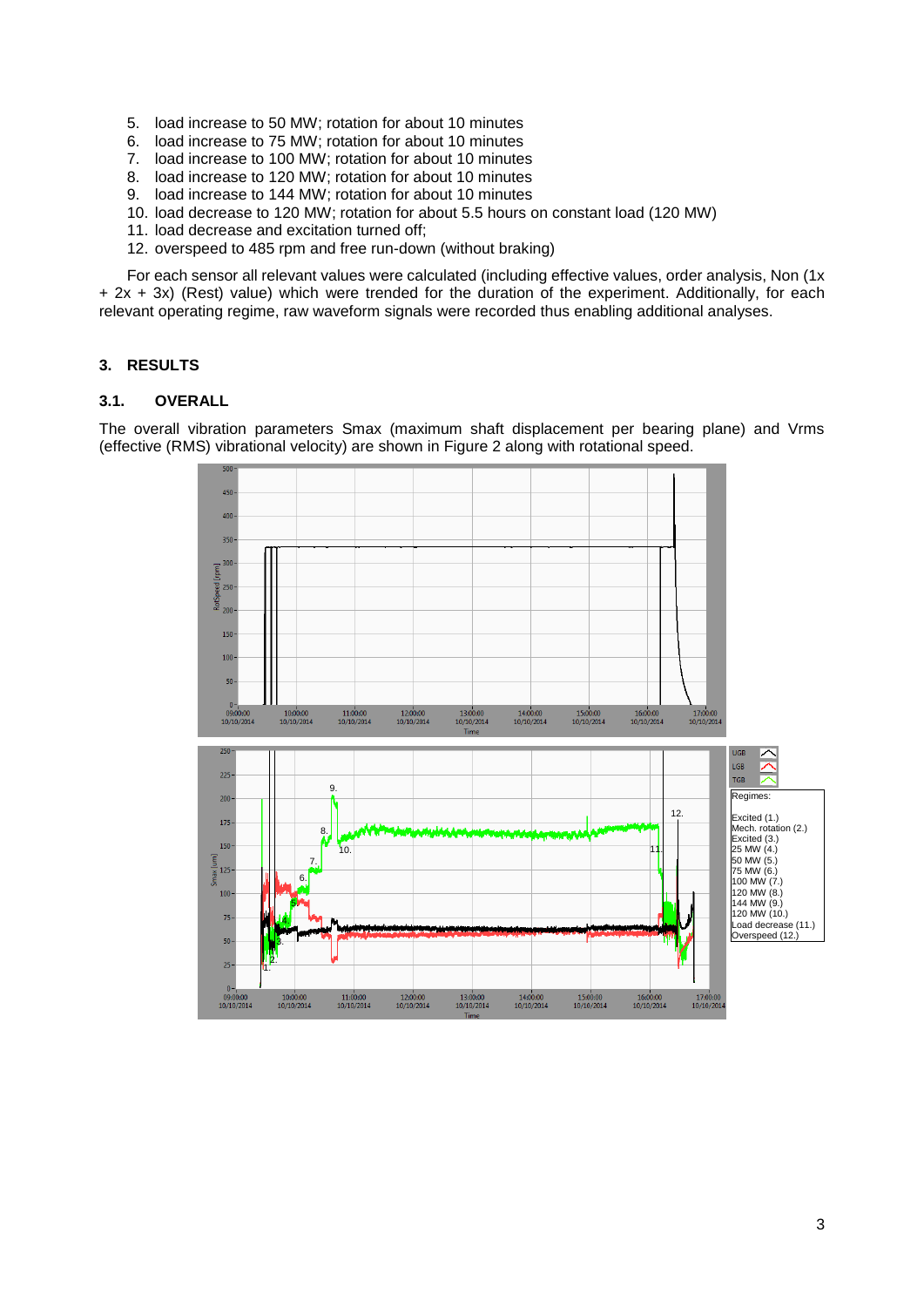

*Figure 2. Trends of rotational speed (upper diagram), largest relative shaft displacement in a measurement plane Smax (medium diagram) and vibrational velocities (Vrms) of bearing housings (lower diagram) during experiment.*

The measurement lasted approximately 7.5 hours. During the first 1.5 hours the unit was run to nominal speed with automatic excitation. After that, the excitation was turned off and then on again (after ~5 minutes) following synchronization and load increase in ~20-25 MW steps: 25, 50, 75, 100, 120, 144 MW. The load was then decreased to 120 MW, due to the extreme vibrations and the unit was run at 120 MW for several hours. Near the end of the experiment (last 30 minutes) the load was decreased and the machine tripped due to overspeed reaching ~490 rpm. All of the braking systems were inactive and the machine coasted down freely.

From Figure 2 it can be seen that the overall vibration levels (Smax) at TGB and LGB depend significantly on load while not as significantly at UGB.

At larger loads, above 100 MW, vibrations at TGB reached extremely large values above 200 µm, exceeding bearing clearance and producing large loads on the TGB segments. This state is absolutely unacceptable.

At the same time the vibrations decreased at the LGB from ~100 µm in nominal speed and in excited state (before synchronization) they decreased to 25 µm at 144 MW load.

Bearing housing RMS vibrational velocities (Vrms) at the UGB and LGB in steady state operational modes were small (~0.5 mm/s at UGB and ~0.2 mm/s at LGB), but at the TGB the vibration velocity was continuously ~1.5mm/s which is considered moderate.

Figure 2 shows that there exists vibration-related problems with this unit by simply considering Smax and Vrms, but the actual root-cause cannot be determined without analysing data from the frequency domain including amplitude and phase (order).

In the following text it will be shown that the most relevant vibration component is that at the rotational speed frequency – that is, the first harmonic.

## **3.2. HARMONIC (ORDER) ANALYSIS**

Fourier transform is used to analyze the signals in the frequency domain. Besides all the relevant values being continuously calculated from the raw signals and trended (including Smax, Vrms, order harmonics – amplitudes and phases, signal DC) the raw signal data can also be recorded on demand or event.

Figure 3 shows amplitude and phase trends of the first harmonic (order) of the rotational speed for relative vibrations and amplitudes of the first harmonic for absolute vibrations.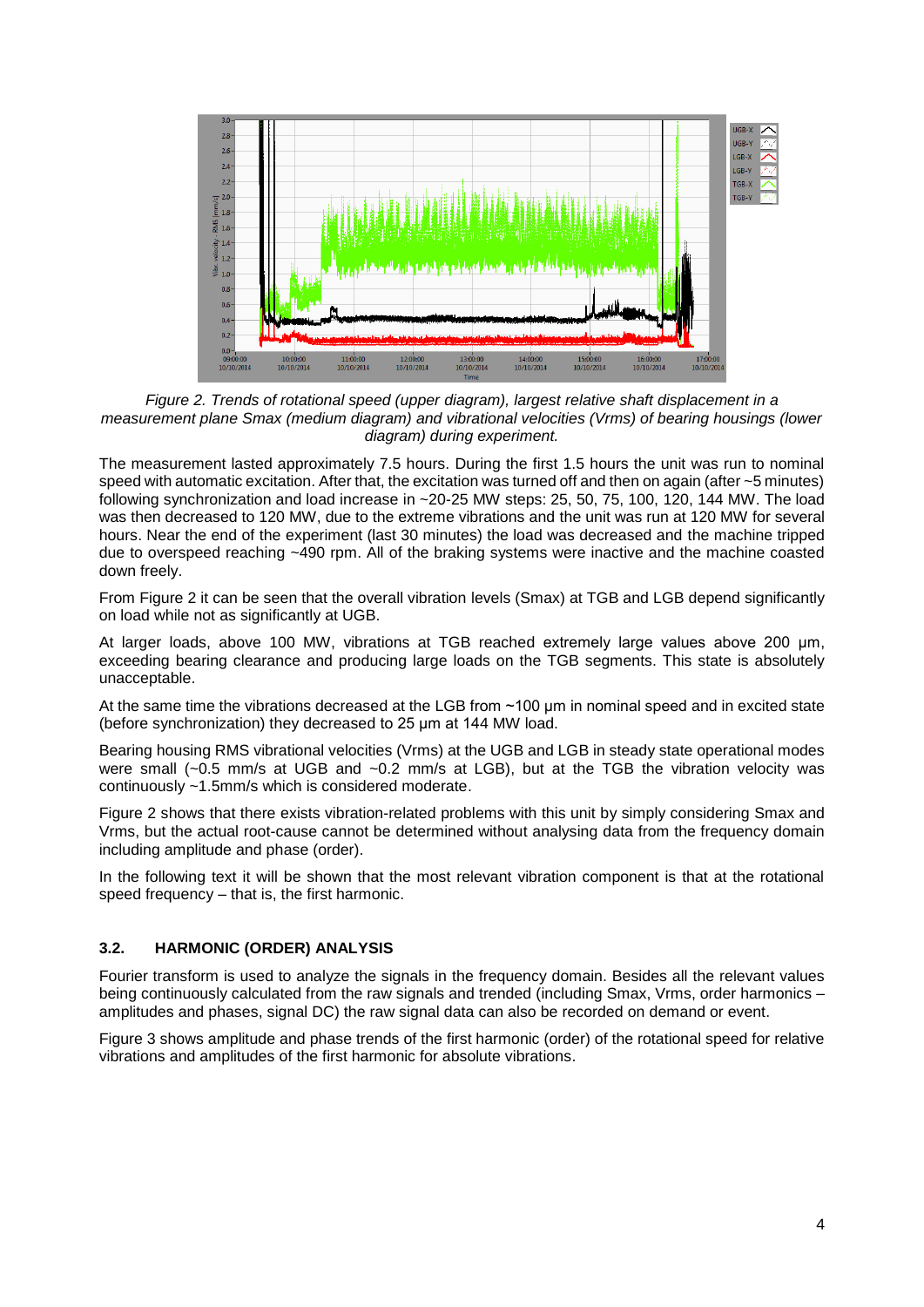

*Figure 3 Trend diagrams of amplitude changes (upper diagram) and phases (middle diagram) of the first harmonic of relative vibrations on UGB, LGB and TGB. Amplitudes of vibrational velocity of bearing housing (lower diagram) in directions X and Y during the experiment.*

## **3.2.1. RELATIVE SHAFT VIBRATIONS:**

 $\overline{a}$ 

When comparing the Smax trend (Figure 2, middle diagram) to that of the amplitude peak of the first harmonic of relative vibration (Figure 3, upper diagram), it can be seen that there are great similarities between the two. The numbers are very similar (Smax<sup>3</sup> is, by definition, always larger than the amplitude peak due to the way it's calculated, but by how much depends on the type of vibrational problem involved,

<sup>3</sup> For Smax definition check, for example, ISO 7919-1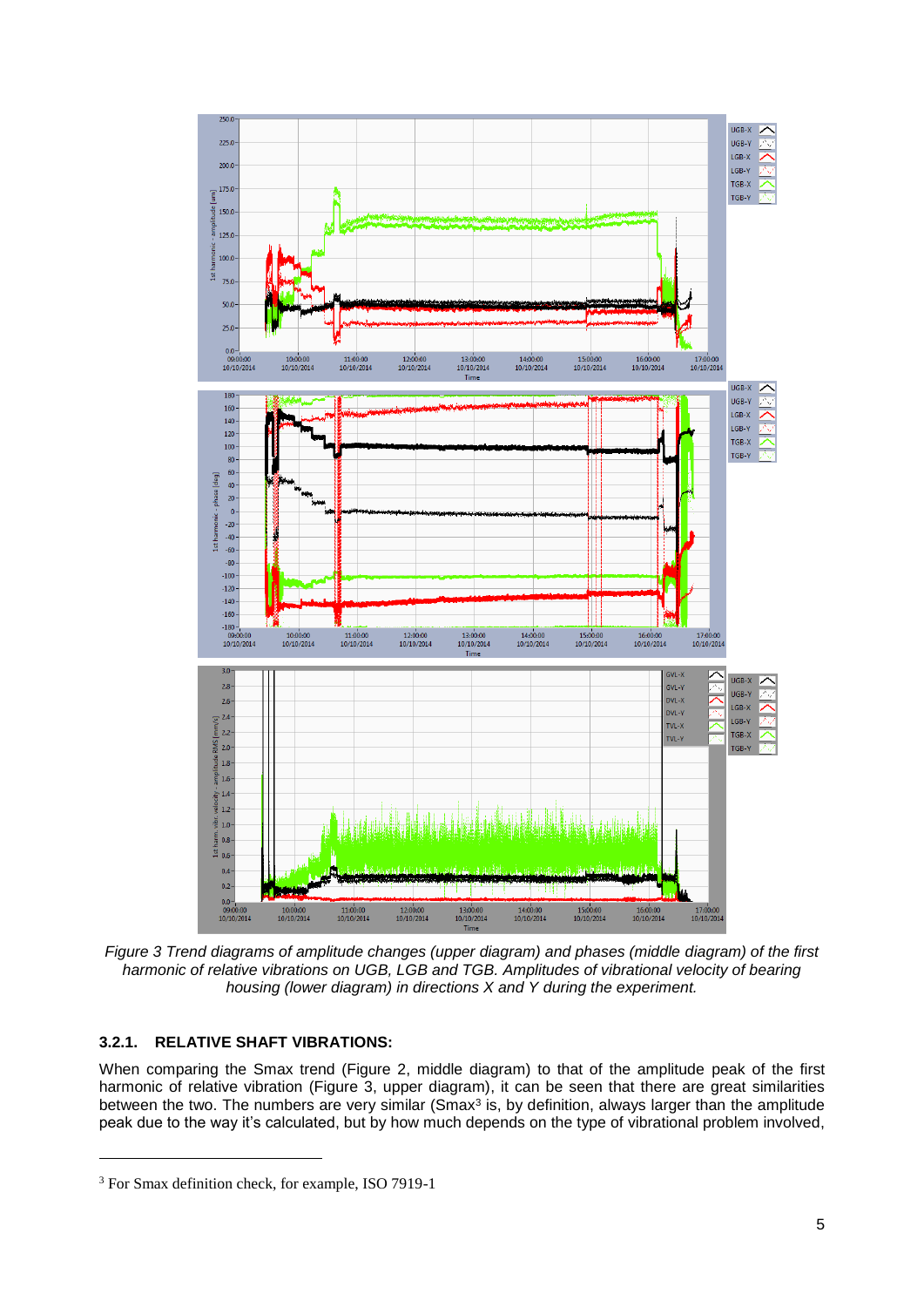that is the frequencies involved). This basically means that everything relevant for dynamic analysis can be seen from the first harmonic of rotational speed.

Looking at the upper diagram of Figure 3, it can be seen that peak (amplitude) increased from  $\sim$ 50 um in mechanical rotation (nominal speed) to ~175 µm at 144 MW load. There was practically no influence on the TGB vibrations when the excitation was turned on. The TGB phases changed very little during the load increase. The maximum change from the mechanical rotation to maximum load was ~10-15°. Since the first harmonic vibration amplitude was changing and there were almost no changes in the vibration phases it can be concluded that the forces on the turbine rotor changed significantly during the load increase and that these forces changed in the same direction during the whole process.

On the LGB the vibrations changed significantly when the excitation was turned on. The vibration amplitudes decreased upon load increase. In mechanical rotation, the amplitudes were  $\sim$ 50 µm, on excitation ~100 µm and on maximum load they were very small values (below 25 µm). The phases changed sharply when the excitation was turned on  $(\sim 70^{\circ}$  when compared to the mechanical rotation) and changed very little during the load increase. The maximum change from rotation with excitation to maximum load was ~10-15° (~10° in the X, and ~15° in the Y direction). From the significant changes in peak amplitudes on load increase, it can be concluded that at the LGB the forces changed significantly with load, but that the direction of the force was practically the same in all working regimes.

On the UGB the situation was the opposite. Peak vibration amplitudes were practically unchanged during the experiment (around  $\sim$  50 µm) but the phases changed significantly – from rotation with excitation (no load) to maximum load by ~70°. So, in order to draw an adequate conclusion about the machine behaviour, one should always check amplitudes and phases as this example shows that the invariance of amplitudes does not necessarily mean that the forces acting on the bearings do not change.

## **3.2.2. ABSOLUTE VIBRATIONS:**

Vibration amplitudes of vibrational velocities of the bearing housing (Figure 3, lower diagram) were the largest at the TGB. Occasionally they exceeded 1 mm/s and, in general, increased with load.

At the LGB the absolute vibrations on the first harmonic were very small (0.1-0.2 mm/s) and followed relative vibration trends (decreased with load increase).

At the UGB the vibrations increased with load to ~0.5 mm/s max.

The low vibration values at the first harmonic (5.5 Hz) at the LGB and TGB are not necessarily a result of the small forces at the bearings but it is possible that the stiffness of the bearing foundation was high. This was especially true for the LGB and TGB as they are anchored to the concrete foundation which (currently) has a high stiffness and, thus, doesn't allow the development of larger vibrations.

The UGB housing is on the upper bracket which is connected to the generator stator frame. The stiffness of this bond is, by its nature, smaller than that of the LGB and TGB. That is why the UGB housing vibrations are a couple of times larger than that of the LGB (even though, in some regimes, relative vibrations of the LGB are larger than the UGB relative vibrations – see Figure 3).

Since the relative shaft vibrations are a much better representative of the forces acting on the bearings, the amplitude-phase characteristics on the first harmonic was analyzed in more detail since the Rest (Non (1x + 2x + 3x)) values were small. The first harmonic of the rotational speed is the most relevant representative of the vibrations. Further spectral analyses were unnecessary point since everything of relevance was at the first harmonic.

Besides dynamical vibrational response, it was also important to analyze the static (DC) position of the shaft within the bearings. These values were calculated from the DC part of the relative displacement signals between two trigger impulses.

It was found on excitation (mainly on the UGB and LGB) and load increase that there were changes in the orbit static positions. On excitation, there was an increase of ~30 µm on the UGB and LGB directions, but insignificant change on the TGB. Additionally, upon load increase, the shaft changed static position in the UGB and LGB, but ~50 µm change was measured at the TGB.

Since the rotor and stator axes do not coincide when the excitation was turned on there was an unbalanced magnetic pull and the rotor was pulled in one direction which was eventually limited by the guide bearings. Additionally there were changes in the orbit shapes with excitation indicating electromagnetic unbalance. This can be seen in Figure 4 from the orbit diagrams A and B.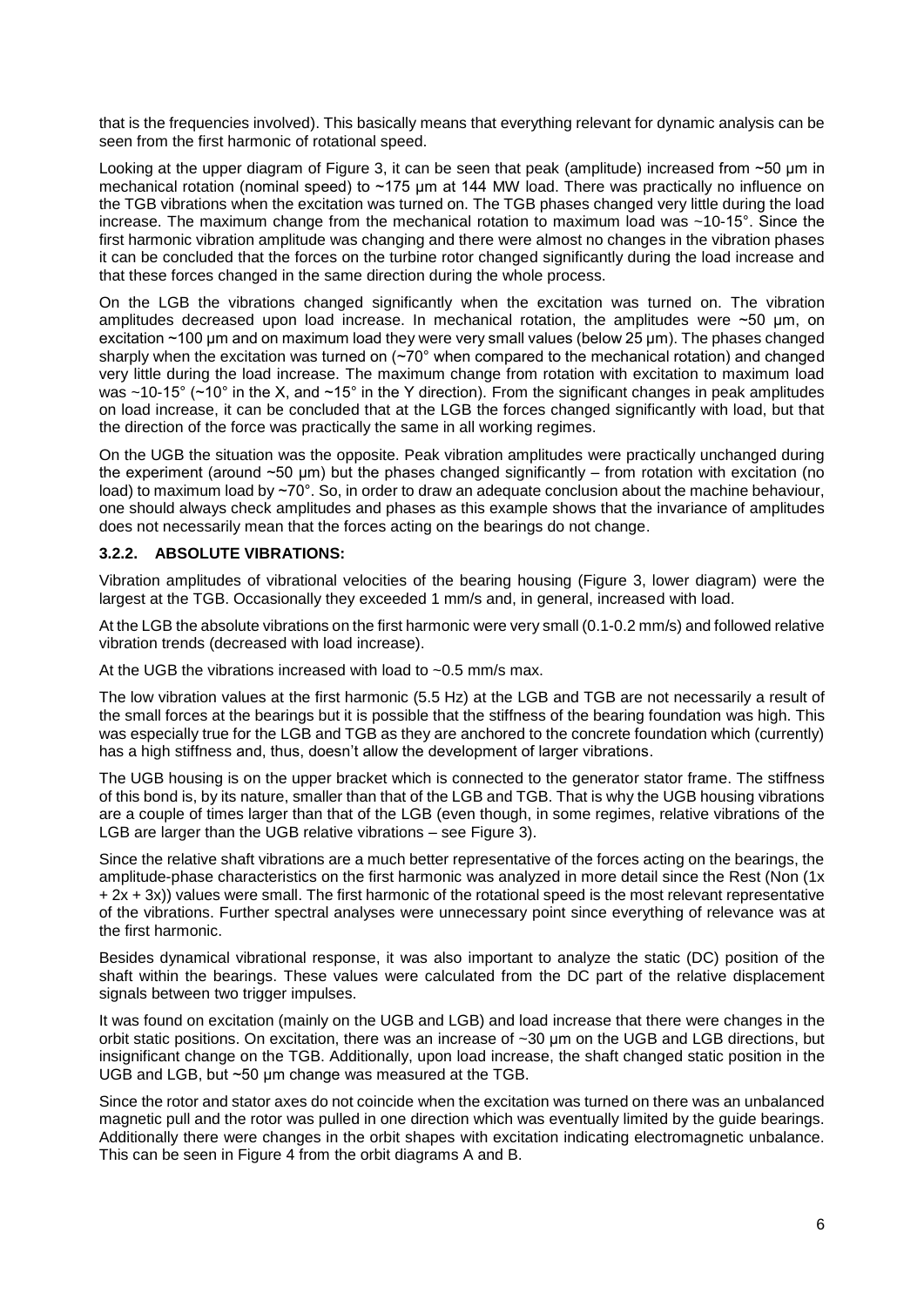

*Figure 4 Orbits of relative vibrations (first harmonic) in all bearing planes (UGB – black, LGB – red, TGB green) with static positions included in all relevant regimes. Direction X and Y are indicated on Figure 1.*

Additionally, when the load was increased from  $\sim$ 25 MW to  $\sim$ 144 MW there were no significant changes in the statical positions (up to ~10-15 µm). But, at the same time there were significant changes in the dynamic vibrational response, especially at the LGB and TGB. These are due to the hydrodynamic and electromagnetic influences.

Since from mechanical rotation (a few m<sup>3</sup>/s flow) to maximum load (~60 m<sup>3</sup>/s flow) there were small changes in the turbine rotor shaft static position, it can be concluded that the water flow was not producing enough static force to push the shaft, that is the water intake was practically symmetric in the radial direction.

But, since there were large changes in the vibrations (on the first harmonic) on load increase, it can be concluded that the rotor blades do not produce symmetrical reactive forces even though the water intake was completely symmetrical. There was a force that did not cancel out to zero and, due to rotation, rotated with the unit. If the rotor was completely symmetrical, this force would be zero. It produced turbine rotor vibrations and with the shaft rotation resulted in vibration at the first harmonic. Increasing flow increased this force and, consequently the vibration levels.

For the generator side, there were significant changes in vibrations when the excitation was turned on. This is a sign of electromagnetic unbalance which was a result of the magnetic attractive forces between the stator and the rotor not cancelling out to zero. So, there was a force rotating with the shaft which rotated with the rotor and resulted in first harmonic vibrations.

It could be argued that the electromagnetic forces on the generator could be causing the vibrations on the turbine bearing or the other way around, but further analysis will show that these two behaviours are, practically, independent.

We already saw (Figures 2, 3 and 4) that the vibrations changed simultaneously on both generator bearings (UGB and LGB) and turbine bearing (TGB) but that the vibrational response was very different on the generator and turbine bearings.

From the amplitude and phase changes on the first harmonic of the relative vibrations vectors can be drawn. This is shown on Figure 5.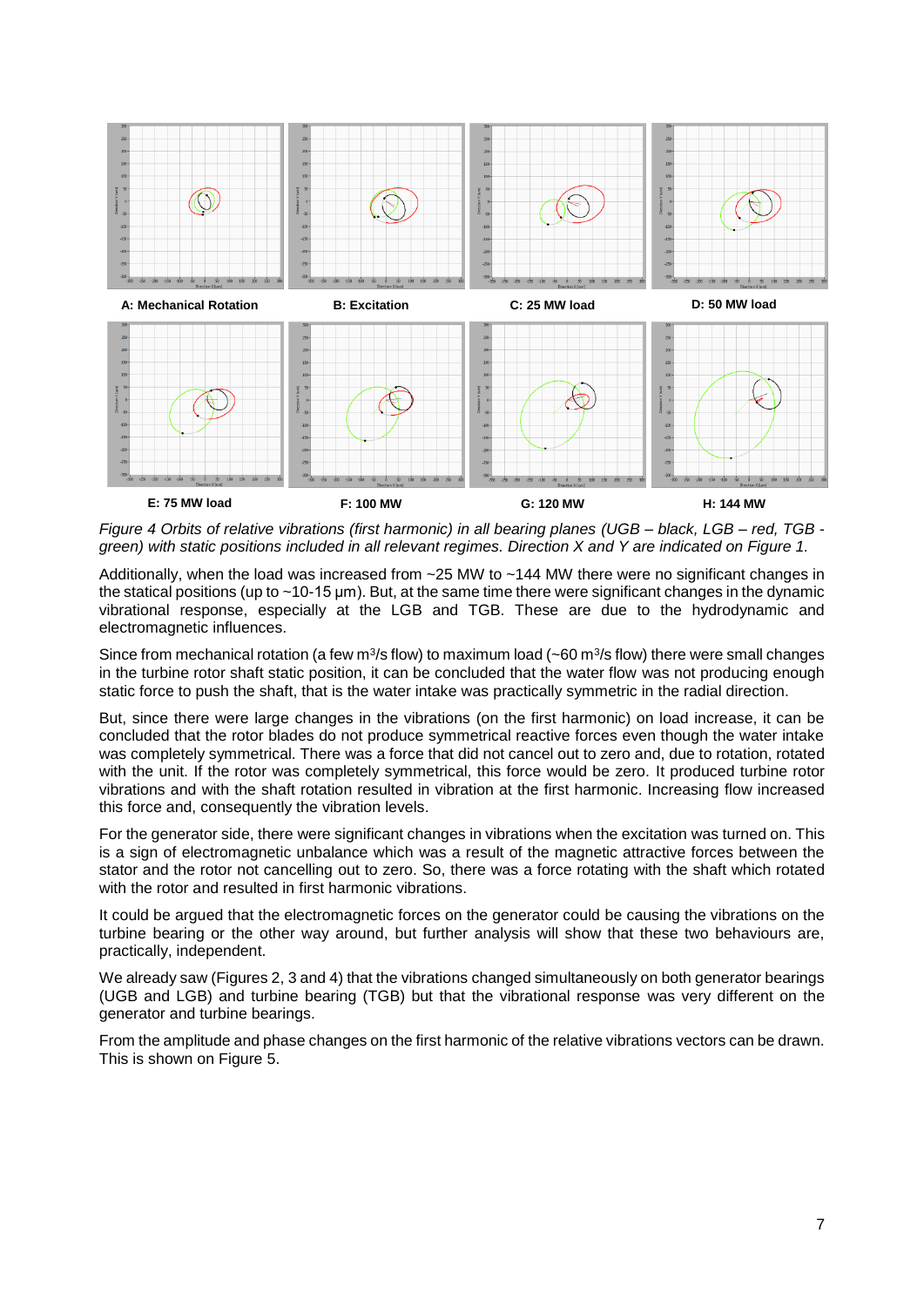

*Figure 5. Direction X: Vectors for reference (nominal speed, excited), 75 MW (black), 100 MW (red), 120 MW (green) and 144 MW (blue) for TGB-X, LGB-X, UGB-X – upper row. Differences from reference value: (75 MW – reference) – black, (100 MW – reference) – red, (120 MW – reference) – green, (144 MW – reference) – blue – lower row.*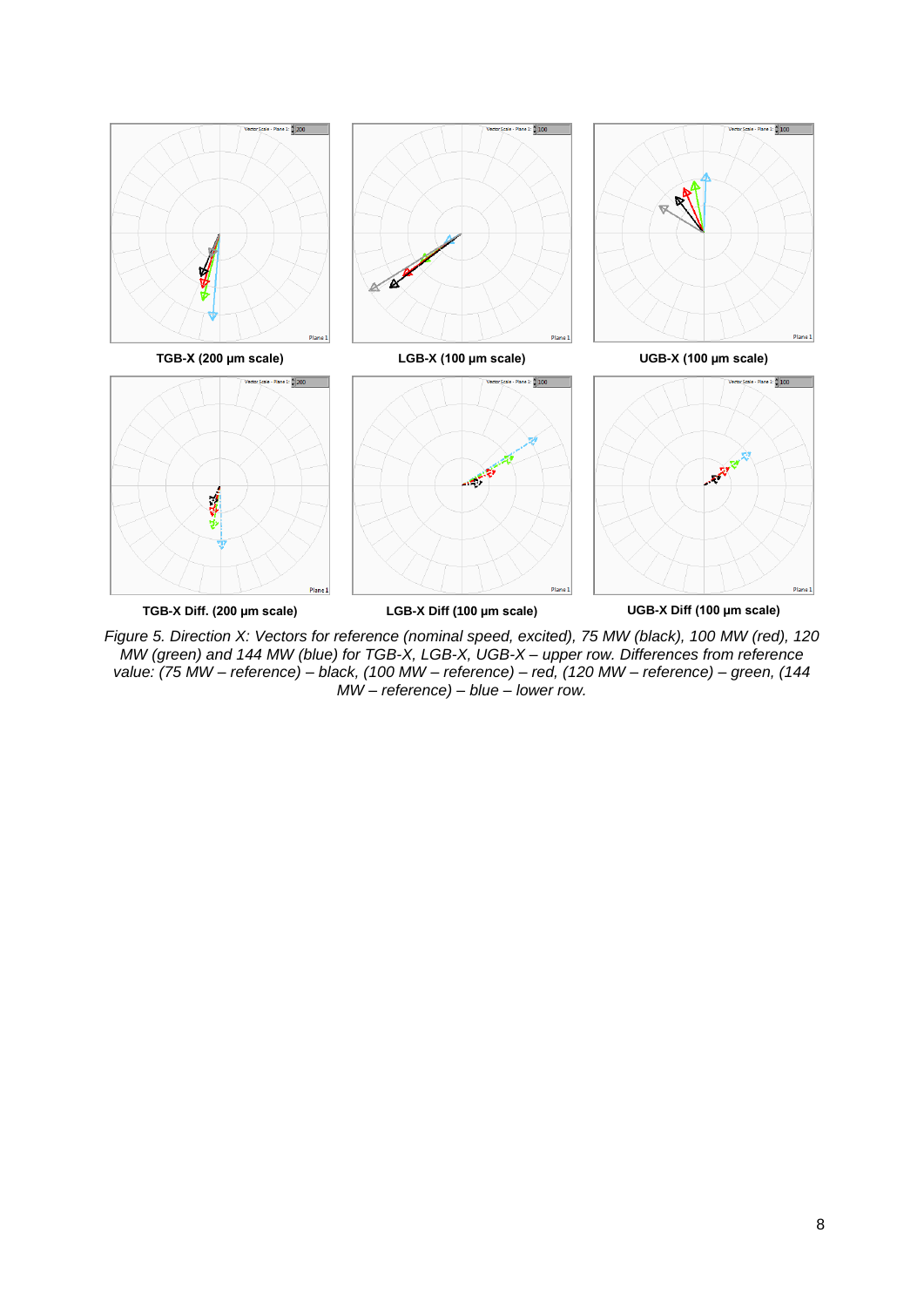|              | Reference <sup>4</sup> | <b>75 MW</b> | <b>100 MW</b> | <b>120 MW</b> | <b>144 MW</b> |
|--------------|------------------------|--------------|---------------|---------------|---------------|
| <b>TGB-X</b> | 47@-112°               | 87@-114°     | 105@-108°     | $128@ - 104°$ | $161@ - 95°$  |
| <b>TGB-Y</b> | 47@165°                | 88@167°      | 108@173°      | 136@178°      | 173@-173°     |
| <b>LGB-X</b> | 100@-148°              | $83@ - 143°$ | $67@ - 144°$  | $46@ - 145°$  | $18@ - 150°$  |
| <b>LGB-Y</b> | 77@133°                | 61@141°      | 47@143°       | 30@150°       | $10@ - 169°$  |
| UGB-X        | 48@149°                | 42@128°      | 45@114°       | 48@101°       | 55@88°        |
| UGB-Y        | 48@50°                 | 42@27°       | 47@13°        | $50@-1°$      | $59@ - 13°$   |

The values of amplitudes and phases are given (for both directions – X and Y) in Table 1.

*Table 1 Vibration vectors (amplitudes in µm and phases) for relative vibrations (first harmonic) from reference (nominal speed, excited) to 144 MW load.*

From Figure 5 and Table 1 it can be seen that, during the load increase, the vectors were pointing in approximately the same direction for TGB-X and LGB-X. For UGB-X the vector was changing in phase, during load, but had similar amplitude. Similar vector characteristics were observed in the Y direction.

Instead of just vibration vectors, it is much better, for visualization purposes, to check how much the vectors are changing in such a way as to compare some vibration vector to a selected reference value. Nominal speed, excited value was chosen for a reference value and differences from this value were drawn in the lower row of Figure 5. This regime was chosen for a reference as to eliminate all vibrational influences beside electromagnetic unbalance on the generator and hydraulic unbalance on the turbine during load increase. Influence of mechanical unbalance was eliminated because it appears with the same value (since the rotational speed remains the same) in mechanical rotation. Influence of excitation, no load, is eliminated with this reference choice too.

It can be seen that, during load increase, the vibration vectors on TGB-X due to increased flow changed in almost the same direction (the vibration vectors were increasing). This is because the hydraulic unbalance increased with flow and acted at, approximately, the same position on the turbine rotor.

On the LGB-X and UGB-X it can be seen that during load the vectors were changing (the vibration vectors were decreasing) in the same direction too. The direction of change was the same direction for both positions. These changes were due to electromagnetic forces and, since, electromagnetic asymmetry is always located at the same rotor position, its influence on LGB-X and UGB-X was in the same direction.

After excitation was turned on and new forces appeared on the generator rotor this had no influence on the turbine bearing (for example, Figure 3 and Figure 5). The vibrational response was seen on LGB and UGB but not on TGB where there were no changes in vibrational response. At this point the flow through the turbine remained the same. So, the forces on the generator rotor had no influence on the turbine rotor.

But no influence exists from the turbine to the generator rotor on load increase. If hydraulic forces had the influence on the behaviour of the generator rotor, the vibration increase would be seen in the same direction related to the direction of forces on the turbine rotor. But this is not the case as seen from Figure 5.

So, for vibrational behaviour in the generator zone – electromagnetic forces in the generator zone are relevant and, for vibrational behaviour in the turbine zone – hydraulic forces in the turbine zone are relevant.

Although electromagnetic unbalance exists, the vibrations on the generator bearings had good values which were achieved by adequate rotor balancing procedures. Additionally, the vibrations in mechanical rotation were very small (~50 µm) which is favourable for overspeed (where vibrations always increase) as the vibrations will not exceed dangerous levels. So, the generator rotor was optimized by adequate balancing and could operate in all regimes with no problems.

Unfortunately, this was not true for the turbine rotor. Due to the increasing vibrations with load, the load limit was set to 120 MW since there is a high risk of bearing damage (bearing segments and seals etc). The turbine rotor is asymmetrical possibly due to:

- blade manufacturing faults (geometry) that is, blade curvature for one (or more) blades
- position faults (welding) for one (or more) blades

 $\overline{a}$ 

<sup>4</sup> Reference was taken as vibrational vector at nominal speed, excited state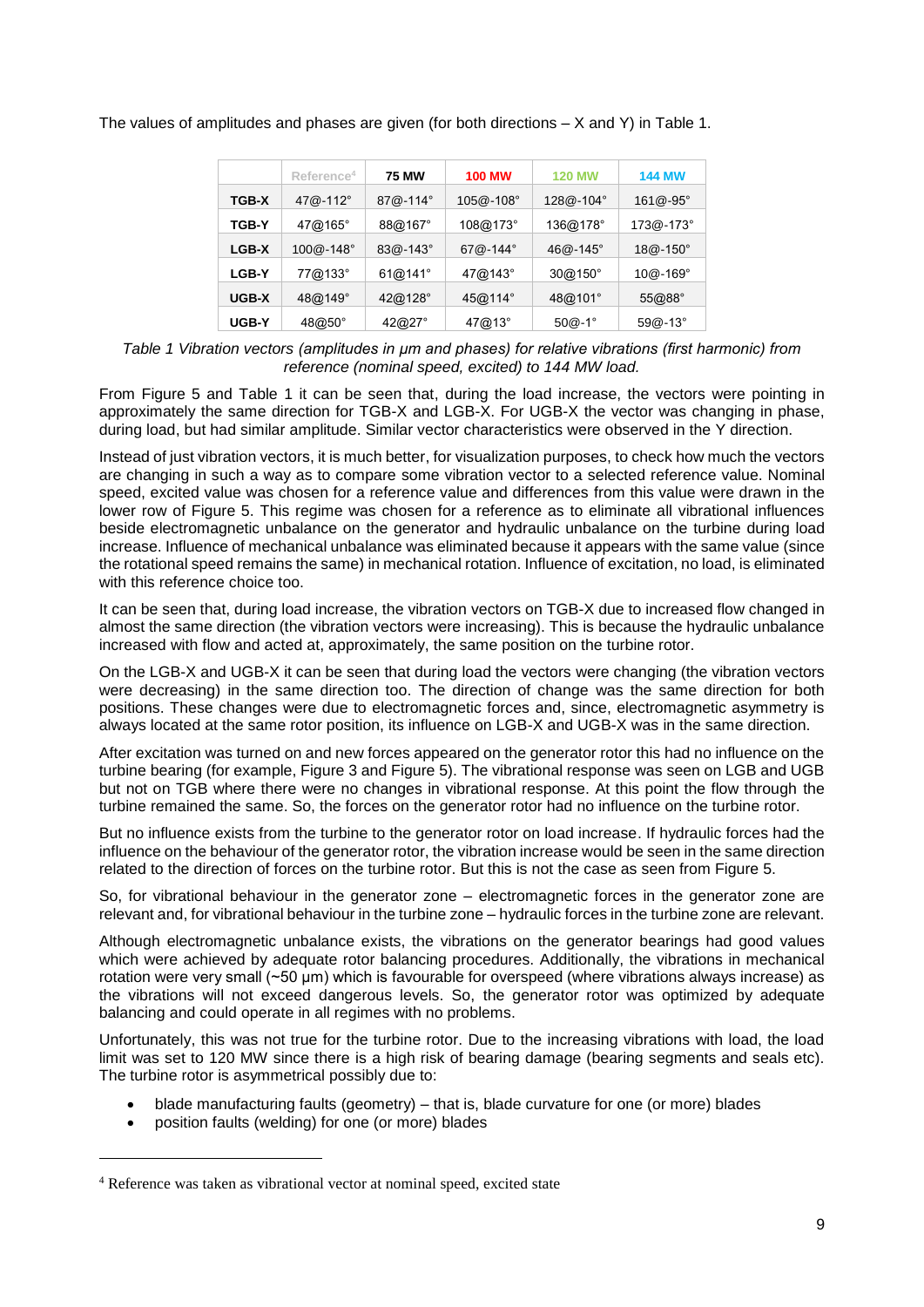This problem will not be resolved unless the turbine rotor is repaired or replaced.

## **4. OVERSPEED TEST**

The turbine regulator allows the overspeed test to be conducted by regulating the guide vane opening and releasing more water on to the turbine. As already explained, the final operating regime was overspeed and free run down without breaking. This test allows enough time from overspeed to run down for all dynamic properties of the machine to be recorded. Maximum speed reached in the overspeed test was 485 rpm. Since the unit was very well balanced, there were no negative consequences for the machine even when passing through resonant states (through which the unit actually passes in overspeed).

Figures 6 and 7 shows the amplitude and phase of 1x vibrations during overspeed and run down. Dynamic instability was present between 350 and 420 RPM which caused significant and rapid changes in both amplitudes and phases. This phenomenon was not visible on machine start up when the process of speeding up was very fast and vibration amplitudes don't have time to evolve.

In free run down (no breaks) it is visible that vibrations amplitudes were the highest at 420 rpm on the LGB. At 310 rpm the amplitudes were very small as a result of vector cancellation between the unbalance vector and the run out vector.

Run out was also present to some extent and was visible at lower rpm, where no dynamic forces were present.

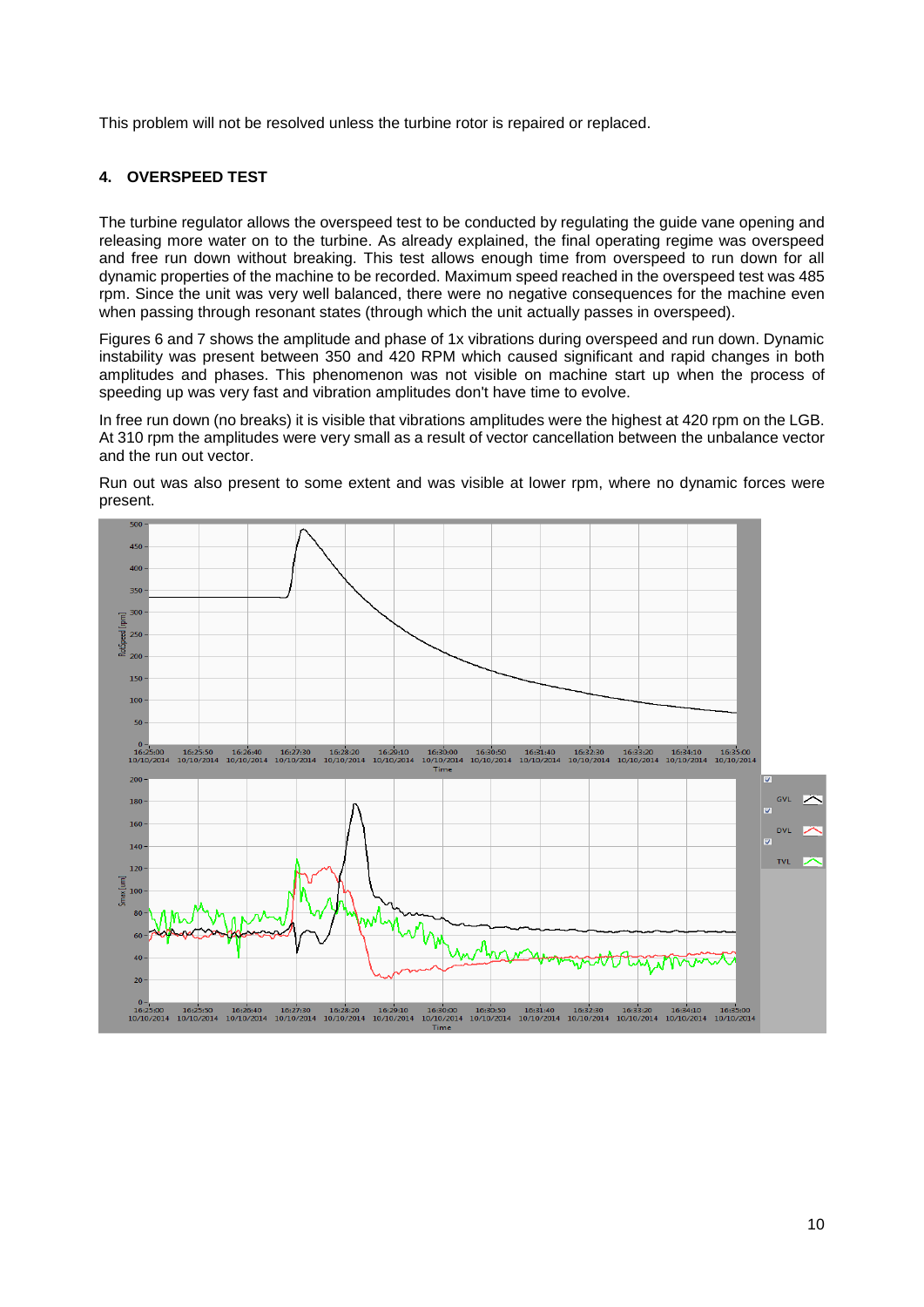

*Figure 6. Rotating speed (upper diagram); Smax on UGB (black), LGB (red) and TGB (green) vs time (middle diagram); S1n amplitudes for X and Y sensors on UGB(black), LGB (red) and TGB (green) vs time (lower diagram)*

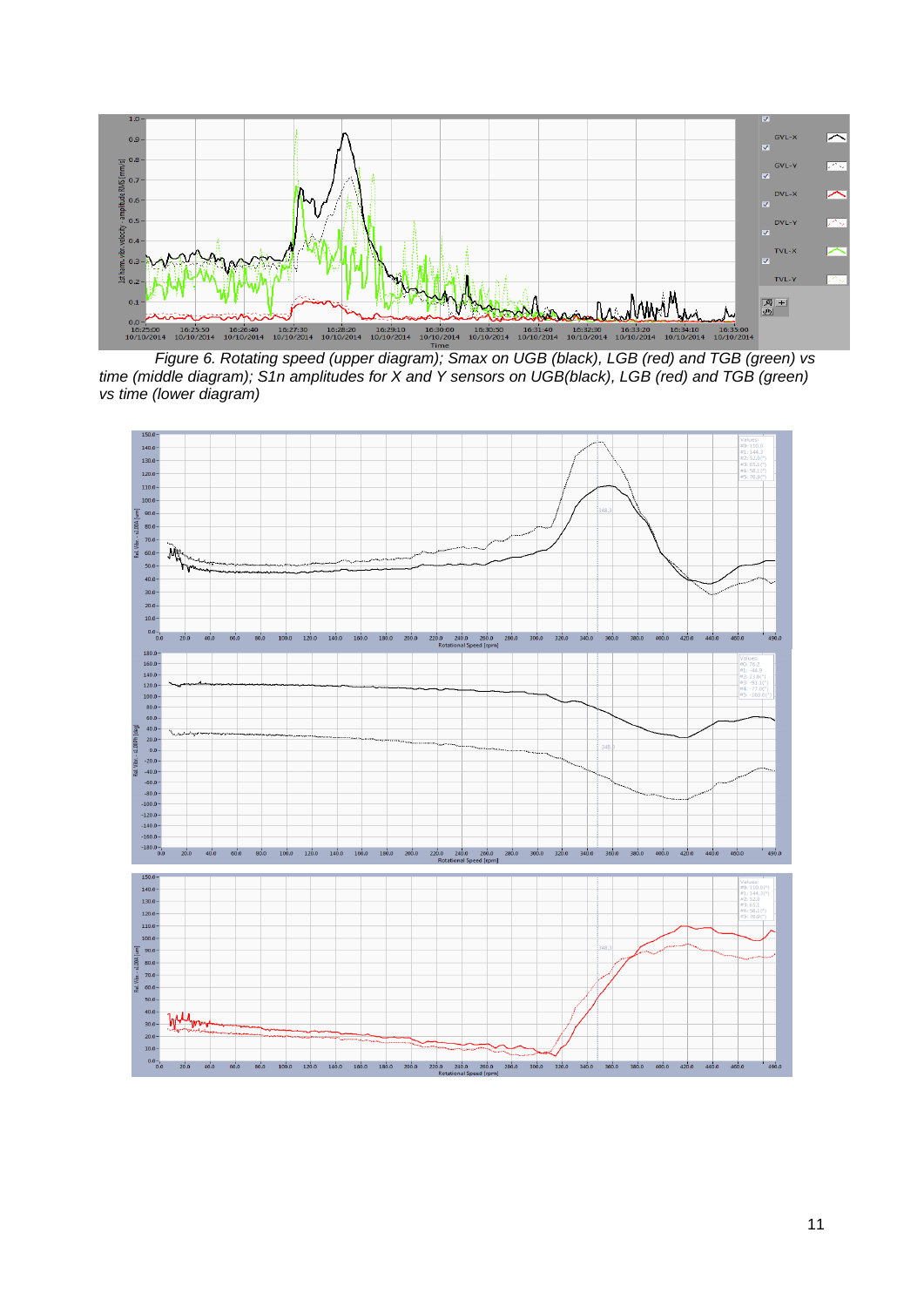

*Figure 7 Bode Plots - S1n amplitudes and phases vs RPM; UGB (first and second diagram), LGB (third and fourth diagram)*

At the UGB vibration amplitudes reached their maximum (S1n=145 µm) at 350 rpm. They decreased afterwards with the machine slowing down reaching mechanical run out values (50-60 µm).

In the same process the phases change was 180° which is characteristic behaviour for passing through the resonance.

Resonant effect, which is described and recorded, doesn't show signs of typical response when passing through the 1st critical speed. Normally, it would be expected that the amplitudes and phases on the UGB and LGB change in the same manner (both raise near critical speed and then decrease away from it).

Instability shown on Figure 7 is typical for floating rim design where rotor stiffness changes in run up between 360-420 RPM. When the rim is floating its stiffness is no longer affecting the overall rotor stiffness and therefore the dynamic response changes. Different response on UGB and LGB are explained as continuous change of vibration form and resonant frequency in that speed range.

## **5. CONCLUSION**

Hydraulic unbalance was detected on a 333 rpm, 144 MW, Francis hydro unit after refurbishment. The vibrations at the turbine bearing increased with flow and at maximum load exceeded 200 µm which is beyond the bearing clearance. Due to the vibration levels, the unit is currently limited to 120 MW maximum load. The cause of the hydraulic unbalance is likely due to an asymmetrical turbine rotor which requires removing the turbine for repair or replacement.

Measurements in overspeed show a resonant effect of the rotor near nominal speed. The generator vibration instability is between 350 to 420 rpm. The resonant effect is a result of the centrifugal forces on the floating rim occurring at rotating speeds above nominal.

## **REFERENCES**

[1] C. M. Harris, A. G. Piersol: Harris shock and vibration handbook, McGraw Hill, 2002

[2] ISO 7919-1: 1996: Mechanical vibration of non-reciprocating machines –Measurements on rotating shafts and evaluation criteria; Part 1: General guidelines 1996

[3] ISO 7919-5:2005, Mechanical vibration of non-reciprocating machines – Measurements on rotating shafts and evaluation criteria – Part 5: Machines sets in hydraulic power generating and pumping plants, ISO, 2005

[4] ISO 10816- 1:2000; Mechanical vibration Evaluation of machine vibration by measurements on nonrotating parts; Part 1: General guidelines, 2000

[5] ISO 10816-5:2000, Mechanical vibration — Evaluation of machine vibration by measurements on nonrotating parts – Part 5: Machine sets in hydraulic power generating and pumping plants, ISO, 2000